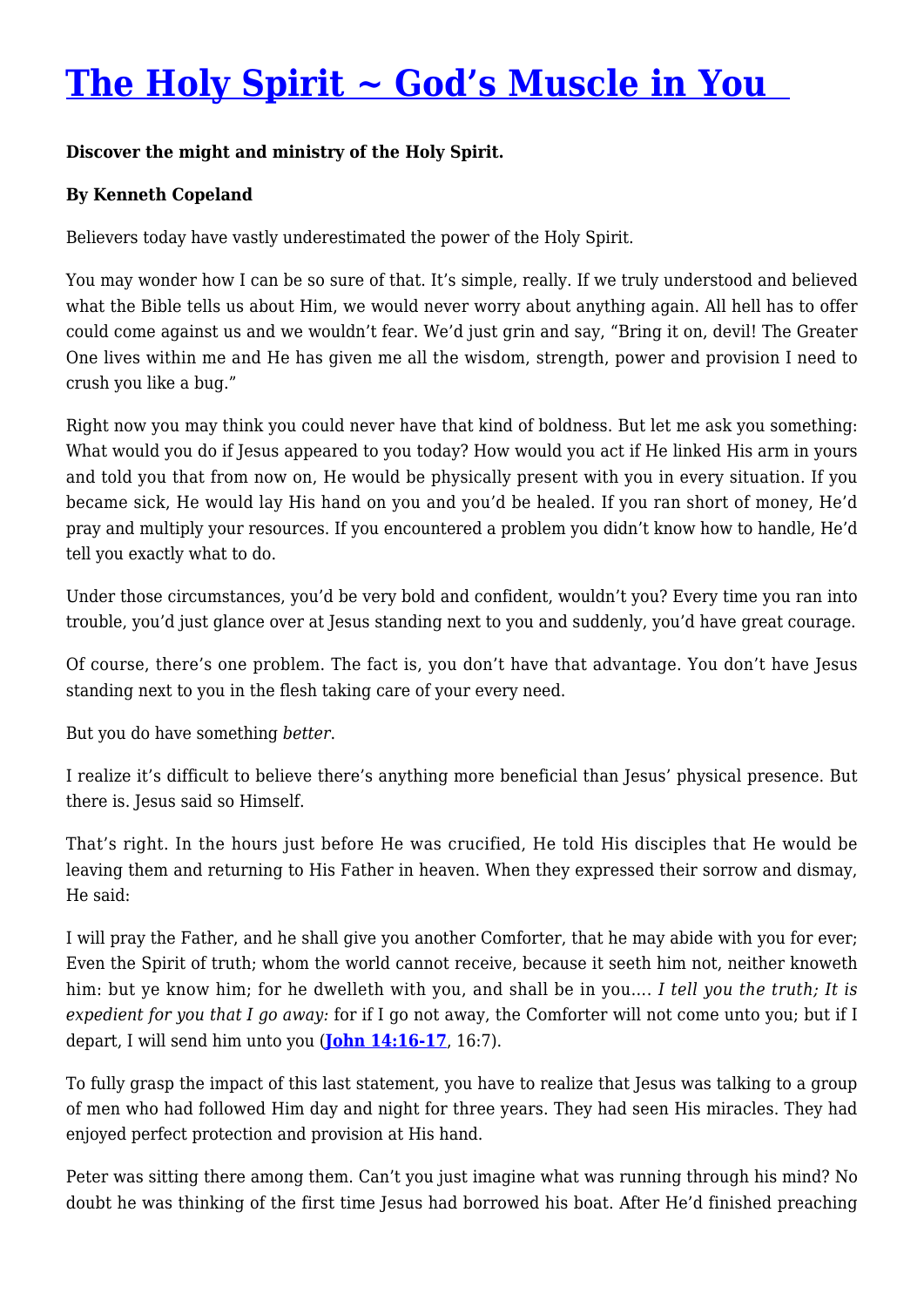from it, He'd said to Peter, "Grab your nets and we'll go catch us some fish." It was the middle of the day. Peter knew you couldn't catch fish in the daylight in that lake—the water was too clear. The fish would see the net and run from it.

But just to humor Him, Peter had done what Jesus said and ended up with a net-busting, boatsinking load of fish. What a day!

Then there was the time Jesus healed Peter's mother-in-law of a deadly fever. Cured her instantly!

Even that didn't hold a candle to what happened on the Mount of Transfiguration. That day Peter had actually seen Moses and Elijah talking with Jesus. He had watched His body transfigure before his very eyes. He'd seen the shining cloud of glory and heard the awesome voice of Almighty God!

As those events passed through Peter's mind, he must have wondered, *How can it possibly be expedient or to my advantage for Jesus to go away?*

Knowing that question was in the heart of every one of His disciples, Jesus said, in essence, "I know this is hard for you to believe, but trust Me on this. I'm not lying to you. It's better for you if I go away so that I can send the Holy Spirit to not only be with you, but to be in you!"

## **The Muscle of God**

It's been almost 2,000 years since Jesus said that and most of us are still struggling to fully believe it.

Theologically, we know it's true, and we thank God that we're born again and baptized in the Holy Ghost. But then we open our mouths and say things like, "If I could just feel Jesus' hand on my fevered brow, it would be easier for me to receive my healing."

#### Why is that?

I believe it's because we haven't truly appreciated the might and the ministry of the Holy Spirit. We haven't yet had a full revelation of who this is that is living inside us.

Many Christians, for example, seem to think the first time the Holy Spirit did much of anything was on the Day of Pentecost. But that's not true. The Holy Spirit has been at work on this planet ever since the beginning. Look at the Book of Genesis and you can see that for yourself. There in the first few verses we find: "In the beginning God created the heaven and the earth. And the earth was without form, and void; and darkness was upon the face of the deep. And the spirit of God moved upon the face of the waters. And God said, Let there be light: and there was light" (**[Genesis 1:1-3](http://www.kcm.org/bible/5/GEN/1/1#v1)**).

Think about that! The Holy Spirit was hovering, waiting to create. Then the moment God spoke the Word, "Light be!" (literal Hebrew translation), the Spirit sprung into action and slung this universe into being.

That's how the Bible introduces us to the Holy Spirit!

You see, the Holy Spirit is the muscle of God. Every time you see God's power in manifestation, you can be sure the Holy Spirit is on the scene.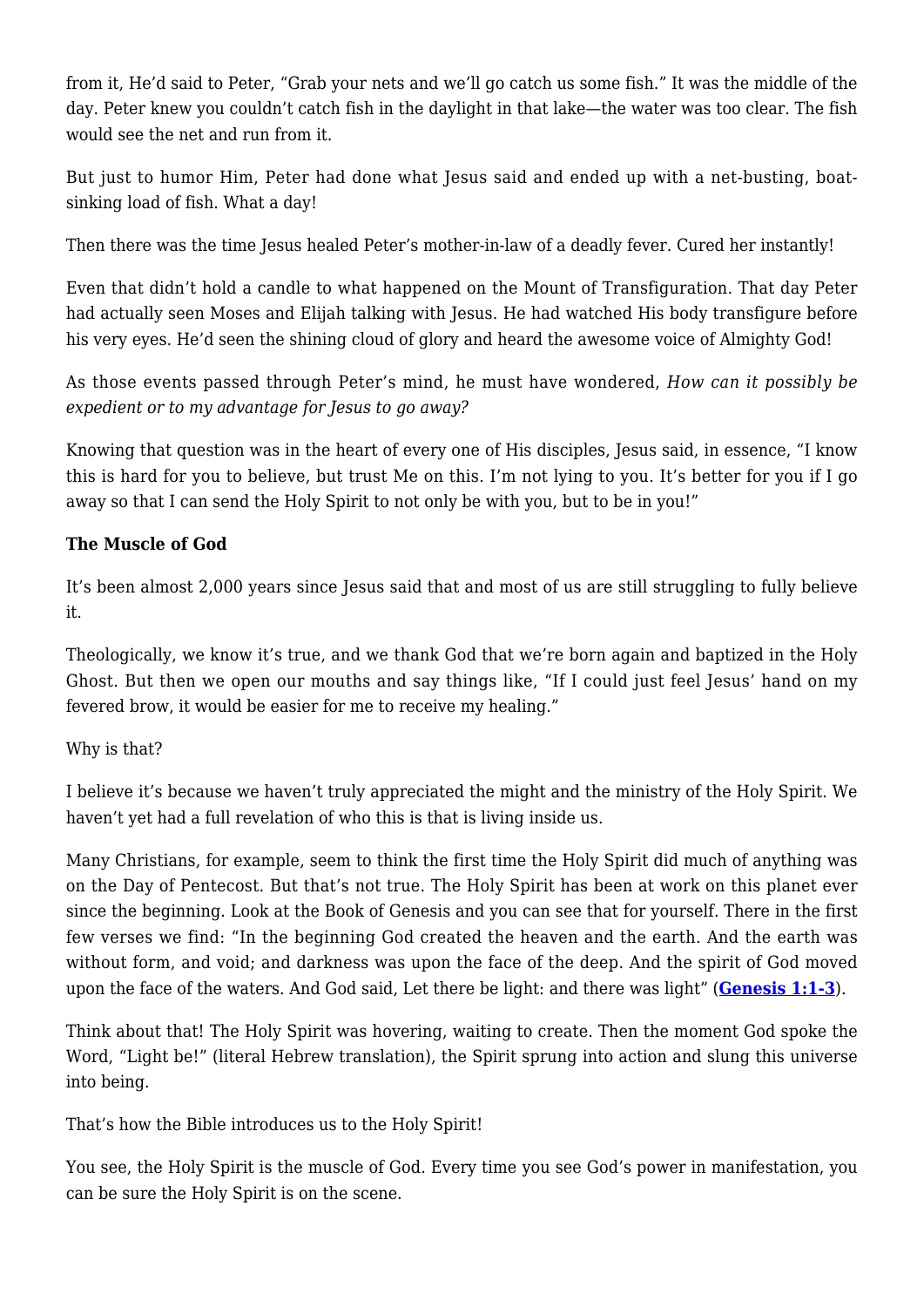When the Holy Spirit came on Samson, he single-handedly killed a thousand Philistine soldiers (see **[Judges 15:14-16](http://www.kcm.org/bible/5/JUG/15/14#v14)**). Can you imagine how embarrassing that must have been for the Philistines who escaped? They probably went running back to headquarters all beat up and breathless with the story of this terrible massacre. I can almost hear their commander's response.

"A thousand men killed? *A thousand?* That's awful! How many Israelites were you up against?"

"Uh, well, sir…actually just one."

Some people get the idea that Samson was able to do those great exploits because he was a giant of a man. But he was really just an ordinary fellow. He only became extraordinary when the Spirit of God came on him.

The prophet Elijah was the same way. On his own, he was just as normal as you and me. He was once so frightened by the threats of a woman that he hid in the wilderness and asked God to kill him so he wouldn't have to face her.

But when the Holy Spirit came on him, Elijah was a powerhouse. He once called down fire from heaven, killed 400 prophets of Baal, and outran the king's chariot (drawn, no doubt, by the fastest horses in the nation of Israel). And he did it all in one day (see **[I Kings 18-19](http://www.kcm.org/bible/5/1KG/18)**).

#### **What a Mind!**

Don't get the idea from those examples, however, that the Holy Spirit is simply a mindless source of raw power. Far from it! When He moves in on a situation, He does it with wisdom and understanding so vast that it staggers the human mind.

**[Isaiah 40:13](http://www.kcm.org/bible/5/ISA/40/13#v13)** says of Him: "Who hath directed the spirit of the Lord, or being his counsellor hath taught him?" Now go back and read how verse 12 further explains: "Who hath measured the waters in the hollow of his hand, and meted out heaven with the span, and comprehended the dust of the earth in a measure, and weighed the mountains in scales, and the hills in a balance?"

Consider for a moment what kind of mind could take a handful of water, weigh it and then compute all the moisture changes of the earth that would take place over untold thousands of years. What kind of mind could take a handful of dust, weigh it, and then figure out how to form the earth—mountains and all—in such a way that it would always stay in perfect balance?

That's the kind of mind the Spirit of God has!

When He put this earth together, He did it so perfectly that it can travel 1,000 miles an hour in one direction and 10,000 miles an hour in another, both at the same time, without ever getting the slightest degree off course. He constructed it so that it could compensate for all the movement of the tides and all the use and abuse it would receive at the hands of man and still make its way through the heavens exactly on time.

Listen, that is the One who is planning your life! That is the One who dwells within you and walks within you. When you join yourself to the Lord, you become one spirit with Him (**[I Corinthians](http://www.kcm.org/bible/5/1CO/6/17#v17) [6:17](http://www.kcm.org/bible/5/1CO/6/17#v17)**). And He doesn't change or shrink up His abilities so He could fit them inside you.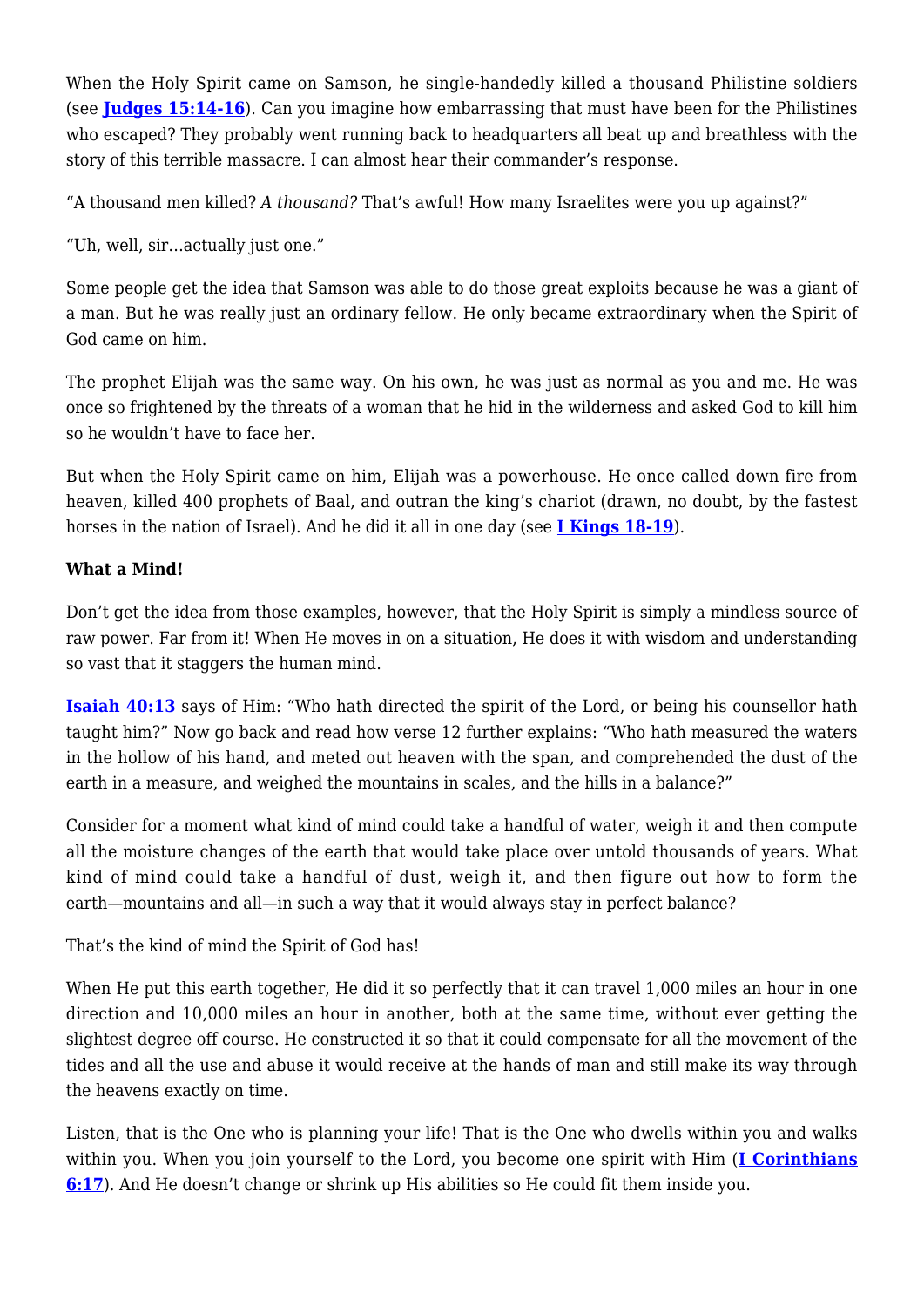No, if you're a born-again, Holy Spirit-baptized believer, He is everything in you that He has ever been. He has the same awesome power. He has the same astounding ability to compute, to comprehend and plan in infinite detail everything that has ever been…everything that now is…and everything that ever will be!

What's more, when you run into something you can't handle and you call on Him for help, He's not a million light years away. He's right there inside you! He's ready to supply you with whatever you need. He's ready to be your comforter. Ready to be your teacher and your trainer. Ready to be your advocate, your standby, your counselor. He's ready to put His supernatural muscle and mind to work for you 24 hours a day.

## **The Perfect Gentleman**

"Well then, why hasn't He helped me before now?" you ask. "Heaven knows I've needed it!"

He's been waiting for you to give Him something He can work with. He's been waiting there inside you just like He hovered over the face of the waters in Genesis, waiting for you to speak the Word of God in faith.

That's been His role since the beginning—to move on God's Word and deliver the power necessary to cause that Word to manifest in the earth. That's what He did at creation…and that's what He is commissioned to do for you.

But remember, He's your helper, not your dominator. If you're walking around talking doubt, unbelief and other worthless junk, He is severely limited. He won't slap His hand over your mouth and say, "You dummy, I don't care what you say, I'm going to bless you anyway."

No, the Holy Spirit is the perfect gentleman. He'll never force anything on you. He'll just wait quietly for you to open the door for Him to work.

So decide right now to start opening that door. Develop an awareness of the reality of the Holy Spirit within you. Stop spending all your time meditating on the problems you're facing and start spending it meditating on the power of the One inside you who can solve the problems. In other words, start becoming more God-inside minded!

Do you know what will happen if you do that? All heaven will break loose in your life.

Instead of walking around moaning about how broke you are and how you can't afford to give much to spread the gospel, you'll start thinking about the fact that the One with the power to bring God's Word to pass is living inside you, and you'll change your tune. You'll start saying things like, "God meets my needs according to His riches in glory, so I have plenty to meet my own needs and give to every good work!"

Then the Holy Spirit within you will go into action. He'll give you plans, ideas and inventions. He'll open doors of opportunity and then give you the strength and ability to walk through them.

Instead of sitting around wishing there was something you could do for your sick, unsaved neighbor, you'll march into his house, tell him about Jesus, and then lay hands on him fully expecting the Holy Spirit within you to release God's healing power and cause him to recover.